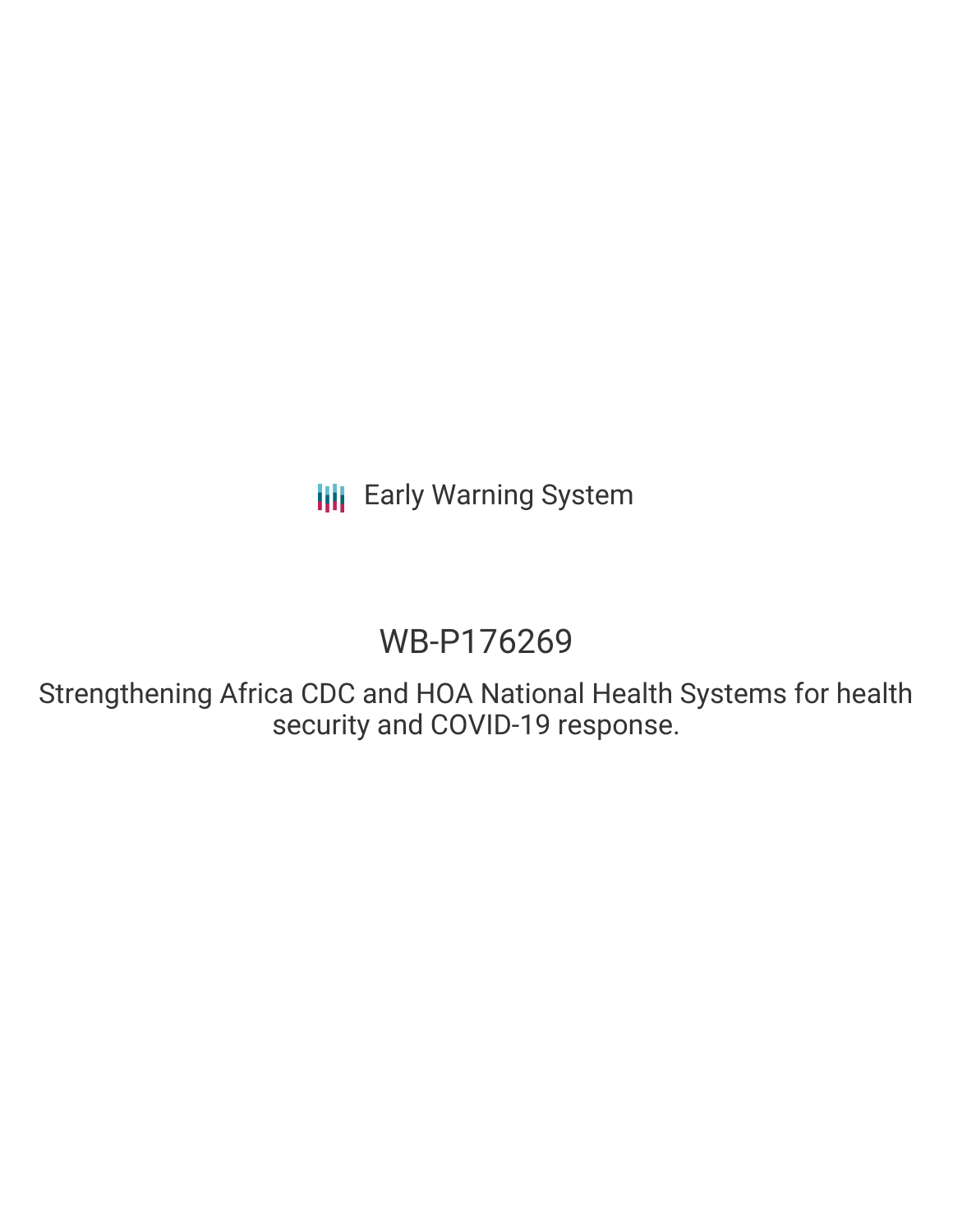

#### Early Warning System Strengthening Africa CDC and HOA National Health Systems for health security and COVID-19 WB-P176269

### **Quick Facts**

reconce

| <b>Financial Institutions</b>  | World Bank (WB)             |
|--------------------------------|-----------------------------|
| <b>Status</b>                  | Proposed                    |
| <b>Bank Risk Rating</b>        | U                           |
| <b>Sectors</b>                 | <b>Education and Health</b> |
| <b>Investment Amount (USD)</b> | \$264.00 million            |
| <b>Loan Amount (USD)</b>       | \$264.00 million            |
| <b>Project Cost (USD)</b>      | \$264.00 million            |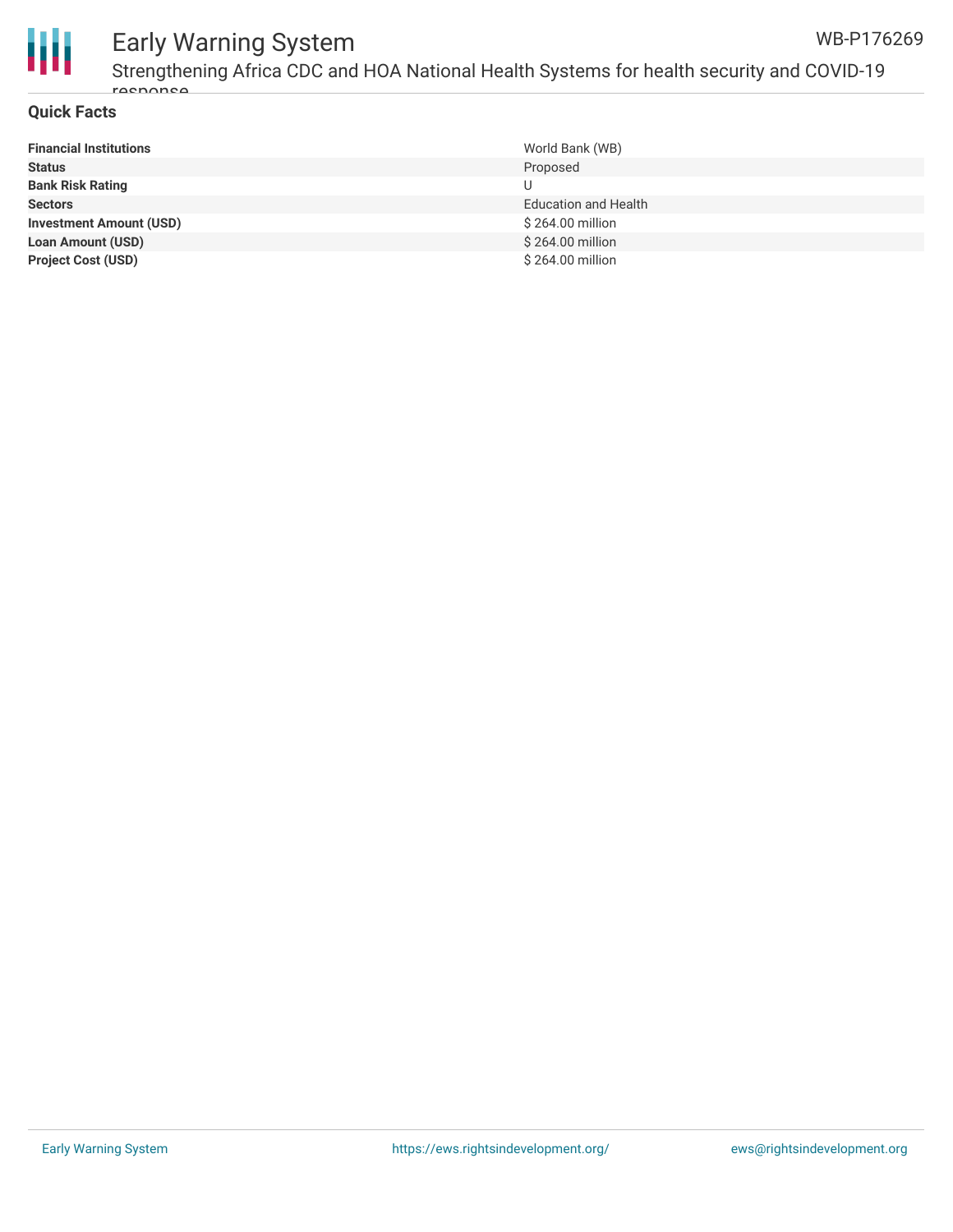

# **Project Description**

The Project Development Objective is to support Africa CDC in its effort to prevent, detect and respond to the threat posed by COVID -19 and to strengthen national and regional systems for public health preparedness.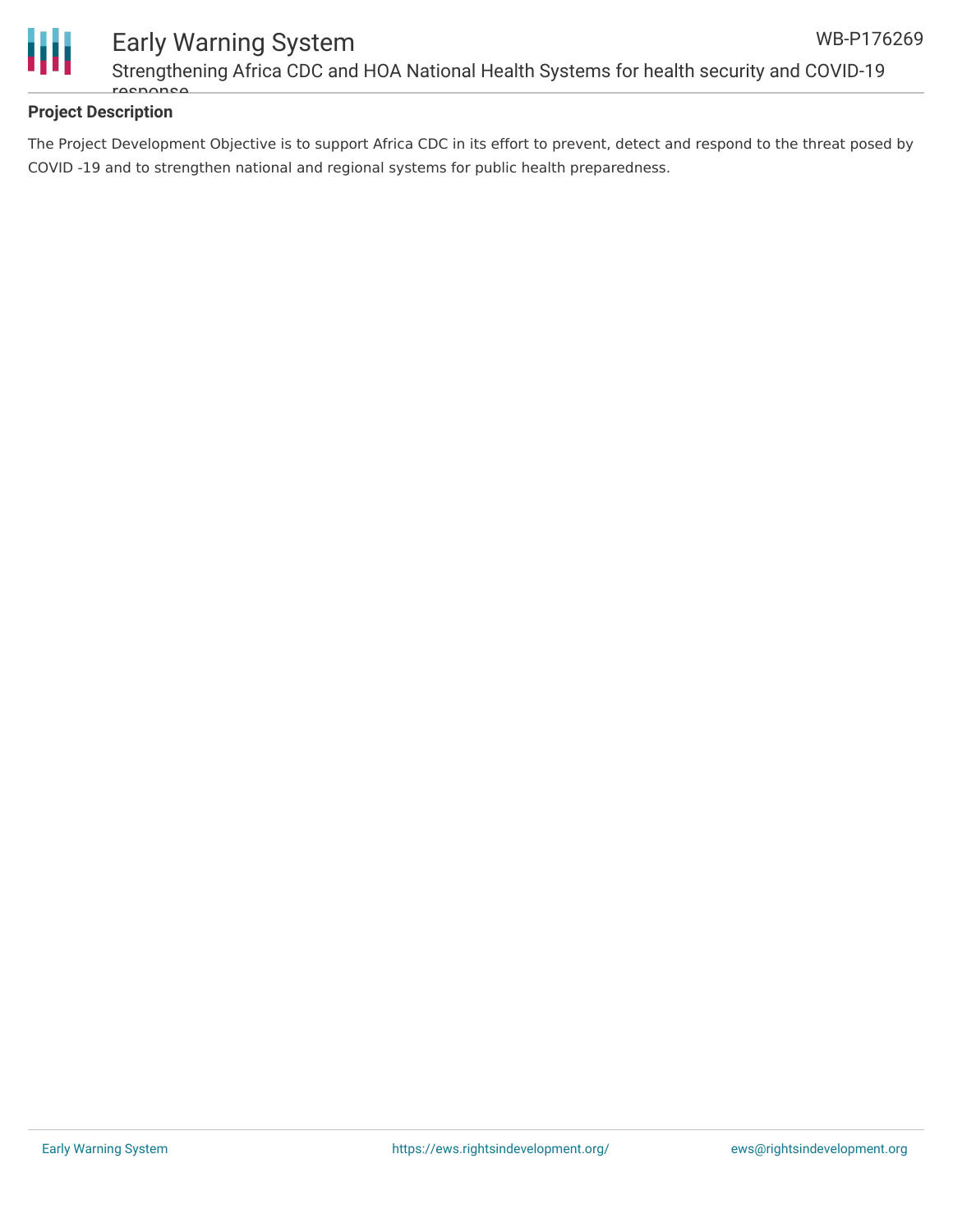

# Early Warning System

Strengthening Africa CDC and HOA National Health Systems for health security and COVID-19 rosponse WB-P176269

# **Investment Description**

World Bank (WB)